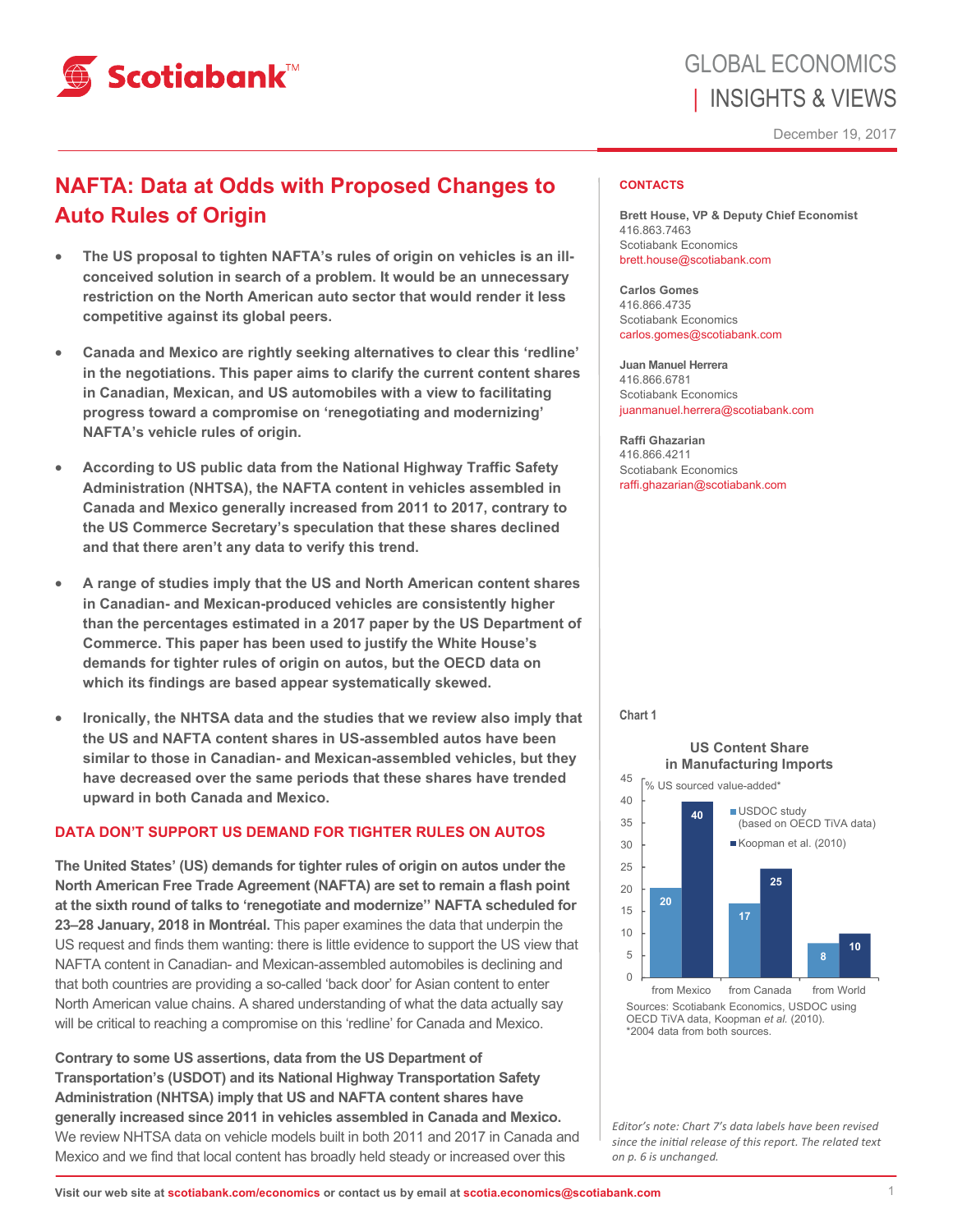

period in most vehicle models. Ironically, the NHTSA data imply that local content shares in US-assembled vehicles have, on average, fallen over the same periods that these shares have trended upward in both Canada and Mexico.

**Moreover, we review a set of papers that find higher local content shares in Canadian- and Mexican-assembled manufactured goods and autos than in estimates presented in a recent cornerstone study by the US Department of Commerce (USDOC 2017) that has been cited by Commerce Secretary Ross.** Chart 1 summarizes some disparities in estimates of US value-added shares between the USDOC's report and Koopman *et al.* (2010), a prominent, in-depth analysis of global value chains detailed later in this paper. We identify similar gaps between the USDOC's findings and other studies on local content in North American manufacturing.

**The available data don't support the US demand for tighter NAFTA rules of origin.** The existing evidence implies that the local content shares in Canadian- and Mexican-assembled autos are: (1) higher than the USDOC's estimates; (2) on par with local content shares in US-assembled vehicles; and (3) broadly increasing when, on average, these local content shares are at the same time falling in US-assembled vehicles. Rather than helping the US auto industry, tighter NAFTA rules of origin on autos would likely make the sector more inflexible and less competitive. The Canadian and Mexican negotiating teams are right to seek alternatives to this US 'poison pill' to get past this negotiation 'redline' for their countries. The rest of this paper takes a critical look at the numbers.

## **Box 1. US AUTO SECTOR STRONGER THANKS TO NAFTA**

## **GLOBALLY COMPETITIVE WITHOUT MORE ONEROUS CONTENT RULES**

Vehicle and parts exports from NAFTA to the rest of the world have advanced by 3.5% a year over the past decade, more than half a percentage point quicker than the average increase in global auto industry exports. North America now accounts for roughly 22% of the industry's global exports, up from less than 19% a decade ago. While Mexico has led the export gains, the United States' motor vehicle industry remains strong. During the past decade, auto industry exports from the US have increased 3.1% annually and account for 9.0% of the global total, slightly higher than their share a decade ago (chart 2). The US gains have been concentrated in assembled vehicles, rather than parts, and have outpaced growth in global vehicle exports by a percentage point a year.

US auto industry exports to its NAFTA partners are advancing at more than double the pace of other manufacturing exports. US exports of vehicles and parts to its NAFTA partners have risen by nearly 5.7% a year over the past decade, while exports of other manufactured goods have increased by only 2.4% annually over the same period.

Similarly, US auto industry output is also outperforming other industrial sectors in the United States. Output gains for the auto industry have accelerated to nearly 2.5% annually since the introduction of NAFTA, almost a full percentage point faster than overall US manufacturing. The trade agreement has helped the auto sector to maintain its share of overall economic activity, while other manufacturing sectors have slumped (see chart 3).

### **EMPLOYMENT GROWTH OUT-PACES REST OF ECONOMY**

The integration of the North American auto-supply chain has maintained US employment in the industry. In this, the automakers have diverged from the large automation-driven job losses that other manufacturing sectors have experienced. US employment in the industry has increased by an average of nearly 6% y/y since the 2008 crisis, more than five times the growth in overall manufacturing employment. While the pace of job growth has been supported in recent years by the industry's decade-old restructuring, the sector has consistently outperformed other manufacturing segments since NAFTA's 1994 introduction: the US auto industry now represents a record 8% of overall US manufacturing employment, up from only 6.5% prior to NAFTA.



<sup>12</sup> 1.2 93 95 97 99 01 03 05 07 09 11 13 15 Sources: Scotiabank Economics, BEA.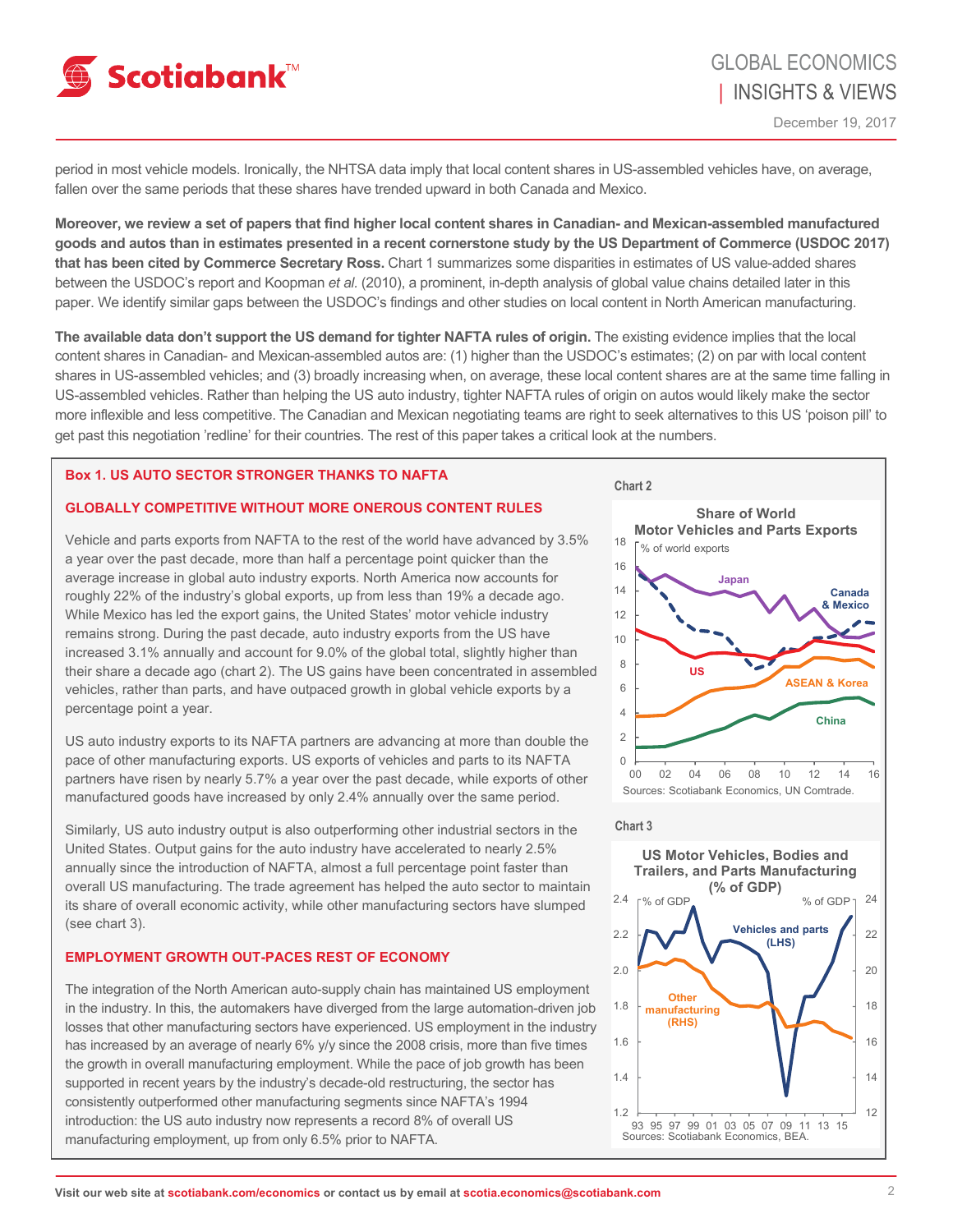

### **THE SOURCE OF THE 'UNWORKABLE' DEMAND FROM THE US**

**During the fourth round of NAFTA talks during 11–17 October in Washington, DC, the United States negotiating team proposed a tightening of NAFTA's rules of origin on automobiles to increase the minimum share of US and North American value-added required in vehicles in order for them to move duty-free across the borders between the US, Canada, and Mexico.** Under NAFTA's existing rules of origin on autos, 62.5% of the total value of a finished automobile, using the 'net cost' method for calculating regional value content, must have originated in North America in order to qualify for NAFTA's trade preferences—higher than the 50% North American share mandated for most other goods. The US now wants to raise the minimum North American share for duty-free movement under NAFTA to 85% on vehicles, with a new additional requirement that 50% of their value must have been generated in the US (i.e., an '85/50' rule of origin'). The US negotiating team is expected to continue pursuing these tighter NAFTA rules during the remaining rounds of negotiations—demands Canada's lead negotiator has [called](http://nationalpost.com/news/politics/five-extreme-nafta-proposals-by-u-s-that-canada-will-not-accept-according-to-our-lead-negotiator) "extreme" and "unworkable" and which prompted [talk](https://www.reuters.com/article/us-trade-nafta-guajardo/mexico-to-counter-u-s-nafta-auto-content-proposal-minister-idUSKBN1DM067) of a counterproposal from Mexico's Economy Minister.

**The US demand was prompted by a [paper](https://www.commerce.gov/sites/commerce.gov/files/us-produced-value-in-us-imports-from-nafta.pdf) by USDOC (2017) researchers based on data from the Organisation for Economic Cooperation and Development's (OECD) [Trade in Value Added](http://www.oecd.org/sti/ind/measuringtradeinvalue-addedanoecd-wtojointinitiative.htm) (TiVA) database that implies that the share of North American value in autos assembled in Canada and Mexico gradually declined between 1995 and 2011.** The USDOC inferred from the TiVA data that some NAFTA-sourced value in Canadian and Mexican autos was replaced by Asian, principally Chinese, components introduced to the North American vehicle production chain through imports into the US's two NAFTA partners. US Commerce Secretary Wilbur Ross further argued in a subsequent *[Washington Post](https://www.washingtonpost.com/opinions/wilbur-ross-these-nafta-rules-are-killing-our-jobs/2017/09/21/657bee58-9ee6-11e7-9083-fbfddf6804c2_story.html?utm_term=.3425a6c84d5b)* op-ed that "The data is available only until 2011, but there is no reason to think that the situation has improved since then."

**This paper challenges the US claims on the NAFTA content of Canada and Mexico autos on two major grounds:** 

- First, the TIVA data are skewed. While there's little doubt that Asian imports to all three NAFTA countries have grown over the last two decades, the TiVA data cited by the USDOC researchers likely overstate the extent to which Asian-made parts have displaced North American value in vehicles assembled in Canada and Mexico and underestimate US content shares in these vehicles; and
- **Second, NHTSA data indicate that NAFTA-sourced content is increasing, not falling.** Automaker data compiled by the NHTSA imply that Secretary Ross's assertion is wrong: the share of NAFTA-sourced content in vehicles assembled in Canada and Mexico increased from 2011 to 2017 even as the North American share of content in vehicles assembled in the US decreased.

**In short, the US proposal to tighten requirements on the share of US and North American content for vehicles to qualify**  for NAFTA tariff preferences is a solution in search of a problem. NAFTA has helped the US auto sector to maintain a much

stronger position than the rest of US manufacturing (see box 1). The US proposal would reduce the cost-effectiveness of integrated production chains in North America and impair the global competitiveness of the industry as a whole. The Canadian and Mexican negotiating teams should continue to seek adjustments to the US proposal to amend NAFTA's rules of origin on autos.

## **NAFTA HASN'T DENTED US SHARE IN MANUFACTURED IMPORTS FROM CANADA & MEXICO**

**The deep integration of production chains across North America ensures that intermediate goods account for a higher proportion of trade within NAFTA than is typically the case between industrialized economies** (chart 4). In the auto sector, some vehicle components are estimated to cross NAFTA borders six to eight times on the way to final assembly in a finished car (CME 2011, Wilson 2011). Although Secretary Ross dismisses this as "loose talk", it's clear that a substantial share of US imports of Canadian and Mexican finished automobiles is US value-added returning to its country of origin, which further blunts US handwringing about US trade deficits in vehicles and parts with its NAFTA partners. This paper's Appendix provides a detailed response to Mr Ross' claims that autos have led a so-called "explosion" in US trade deficits.

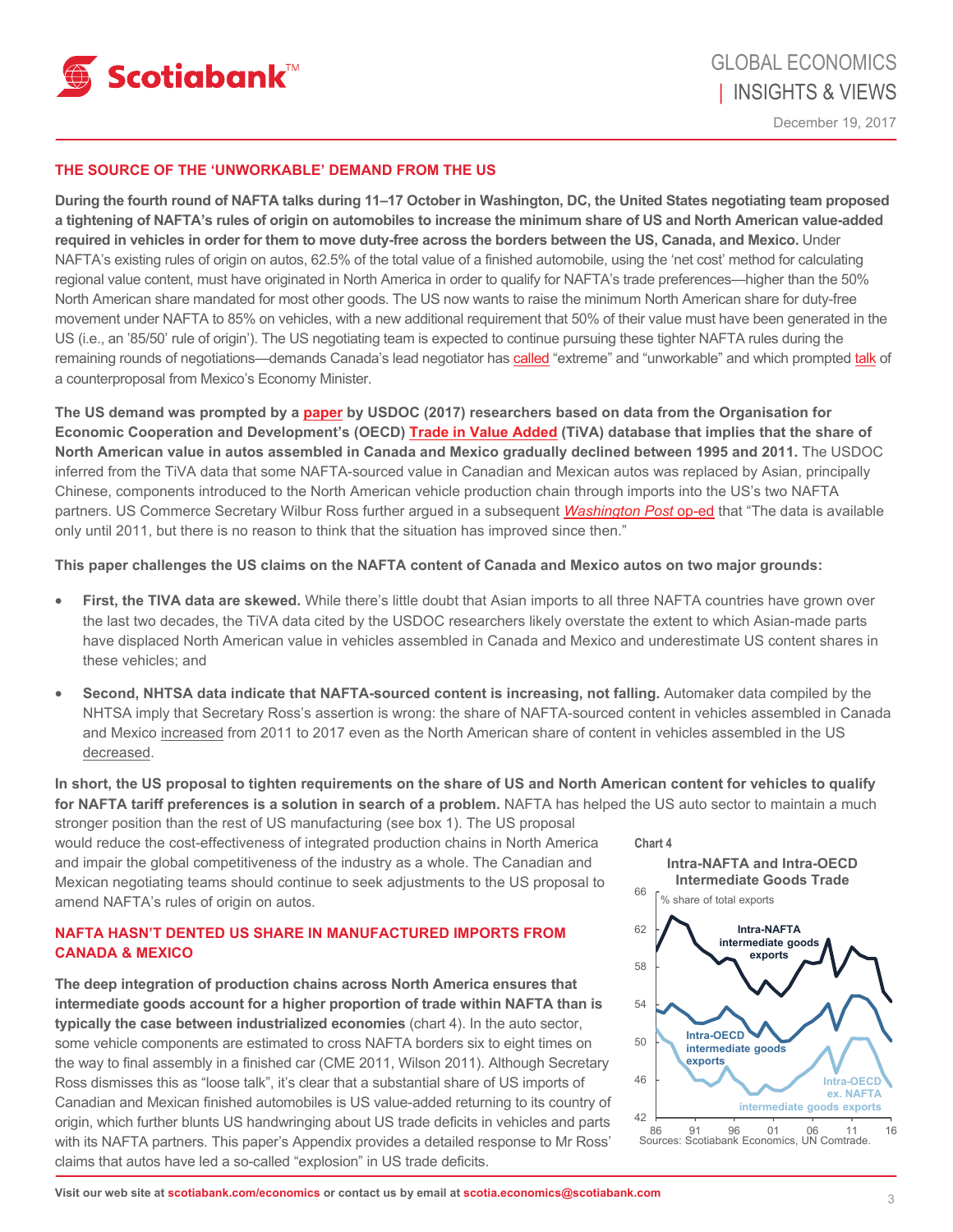

**The USDOC argues that the OECD TiVA data imply that the US content shares in manufactured goods imports from Canada and Mexico have steadily declined since NAFTA's 1994 inception**. The USDOC contends that the TiVA data exhibit two major trends with respect to national content shares in manufactured goods and vehicles, respectively:

- **Manufactured goods.** The share of US-sourced value-added in manufactured goods imports from Canada appeared to fall from a high of about 22% in 1998 to about 15% in 2011; similarly, the US-sourced-share of value-added in manufactured goods imported from Mexico appeared to come down from a peak of 30% in 1996 to around 16% by 2011 in the OECD numbers; and
- **Vehicles.** The share of US-sourced value-added in motor vehicles imported from Canada appeared to decline from about 36% in 1998 to around 26% in 2011, while the parallel share of US value-added in vehicles imported from Mexico appeared to fall from about 30% in 1998 to 18% in 2011.

Note, however, that immediately following the January 1994 entry into force of NAFTA, the USDOC study shows that the US shares of value added in total US manufactured imports and in vehicles specifically from Canada, Mexico, and the entire world rose through the remainder of the 1990s and began falling only after China joined the WTO in 2001. This doesn't mean, however, as Secretary Ross implies, that Canada and Mexico became a backdoor for non-NAFTA parts to enter North American production chains: a substantial portion of the increase in some non-NAFTA value shares from China and others came through the displacement of other existing non-NAFTA producers.

## **THE US TEAM'S DATA LIKELY UNDERSTATE US SHARES IN NAFTA IMPORTS**

**The OECD data are subject to some serious caveats.** Although the USDOC presents the OECD TiVA data as definitive indicators of waning US content shares in manufactured imports from Canada and Mexico, it is important to note that

- 1. **The TiVA data don't come from direct measurements**, but are instead constructed based on two critical assumptions that almost certainly bias downward the USDOC's findings on US-sourced value-added in US imports from Canada and Mexico;
- 2. **Competing studies have produced starkly different results** that show much higher US value-added shares in manufactured imports from the NAFTA countries; and
- 3. **The USDOC findings are at odds with the only minor changes in the relatively large share of intermediate goods in total NAFTA trade over the last 23 years** (chart 4 again).

## **Estimating value-added shares is trickier than it may seem. The construction of the OECD TiVA data relies on two key assumptions—'proportionality' and 'production':**

- **Proportionality** assumes that all goods, whether consumed domestically or intended for export, comprise the same shares of imported intermediate products as goods sold at home; and
- **Production** assumes that all firms in an industry use the same inputs for the fabrication of the same outputs.

**These two assumptions imply that in the case of two different motor-vehicle manufacturers:** 

- **the OECD assumes that the companies use the shame shares of intermediate goods in production** regardless of whether the specific vehicle models they make are sold in the local market or assembled for export; and
- **the OECD assumes manufacturers use the same parts in the same proportions in the production of vehicle models destined for export and others intended for sale in the local market.**

**These assumptions are more sensitive than they may sound.** Chart 5 shows the OECD TiVA data on US value-added shares, or content, in motor vehicle and trailer imports from Canada into seven major countries. The chart isn't plotted poorly: the OECD TIVA data on US content shares in vehicles and parts from Canada are simply the same regardless of the importing country. Whether a Canadian car is shipped to Brazil, for instance, or one of its NAFTA partners, the OECD's assumptions posit that US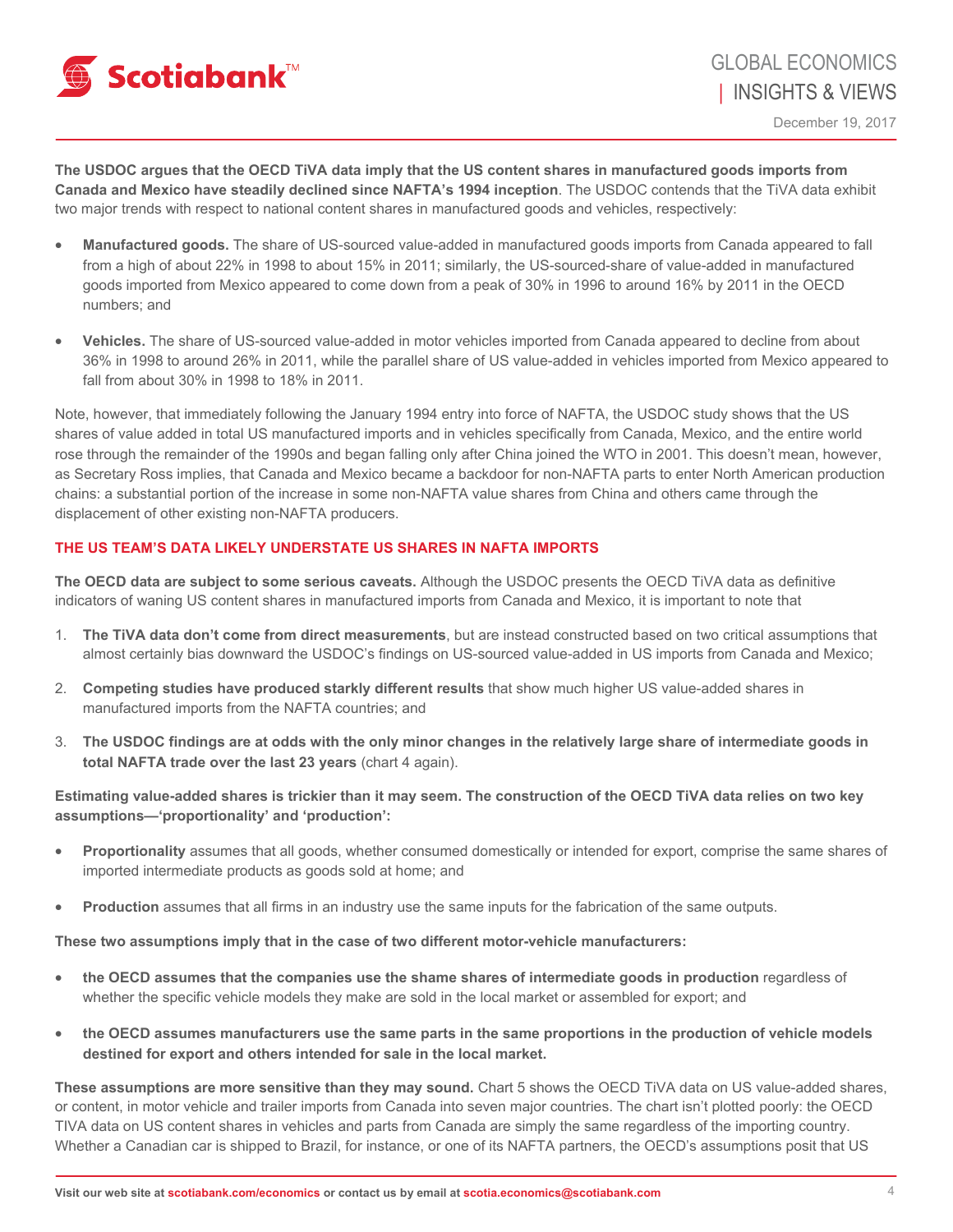

December 19, 2017

value-added share in this car was uniformly 26.4% in 2011 across very different markets. This is unlikely to have been the case: auto-sector shipments to the US and Mexico would certainly have had higher US content shares to ensure qualification for duty-free passage under NAFTA. The proportionality and production assumptions lead to the same uniform US content shares in Mexican exports to all six countries in Chart 5 plus Canada. Box A1 in the appendix explains in more depth the skew or bias in the OECD TiVA data generated by the proportionality and production assumptions.

## **NBER RESEARCHERS FOUND HIGHER US CONTENT IN IMPORTS FROM CANADA AND MEXICO**

**The frequently-referenced National Bureau of Economic Research (NBER) analysis by Koopman** *et al.* **(2010) finds much higher US-sourced shares in Canadian and Mexican manufactured imports into the US than in the 2017 USDOC study.** Using data from the UN COMTRADE database and Purdue University Global Trade Analysis Project (GTAP) for 2004, Koopman *et al*. (2010) generate detailed input-output tables that eschew the OECD's proportionality and production assumptions. Avoiding these two assumptions also partially addresses Secretary Ross's claim that the existing NAFTA rules of origin are too loose because they are based on outdated 'tracing' lists of auto components: the NBER study's detailed approach is a decade more recent than the original NAFTA rules of origin formulations.

**In the NBER study, Koopman** *et al***. (2010) find that:** 

- **Canadian manufactured imports into the US in 2004 had a 25% US valueadded share versus the 17% share in the USDOC study;** and
- **Mexican manufactured imports into the US in 2004 had a 40% US valueadded share versus the 20% share in the USDOC study.**

The wide gap between the 2017 USDOC study's findings and the Koopman *et al*. (2010) results stems, in part, from the only partial inclusion of Mexican exportprocessing plants in the OECD TiVA database. The NBER study implies that this omission is a big deal: **the US value-added share in 'maquila' plants' production is estimated at 45% compared with only a 5% share in regular factories that produce for the domestic Mexican market.** Since more than three quarters of the value of Mexican auto manufacturing takes place in the export-assembly plants, the USDOC study **massively** understates the share of US value embodied in Mexican autos sent to the US.

Chart 6 compares the results from Koopman *et al*. (2010) to those derived by the USDOC from the OECD's TiVA database for imports into the US during 2004. Imports to the US from Canada and Mexico stand out as cases where the USDOC study strongly biases downward the US value-added shares compared with the NBER



Sources: Scotiabank Economics, OECD TiVA.





Sources: Scotiabank Economics, USDOC using OECD TiVA data, Koopman et al. (2010). \*2004 data from both sources.

paper's results. **This side-by-side comparison implies that the OECD's proportionality and production assumptions particularly fail to capture the full involvement of US intermediate inputs in US imports from Canada and Mexico**.

## **INSIGHT IS IN THE DETAIL: INDUSTRY-, FIRM- & MODEL-LEVEL DATA ALL SHOW HIGHER US CONTENT**

When there are differences in international industrial and trade data such as those outlined above, it makes sense to look at more focused industry-, firm- and model-level studies for additional insights. **At all three levels of detail, available data show higher shares of US value-added in Canadian and Mexican vehicle exports to the US than in the OECD TiVA numbers cited by the USDOC and Secretary Ross**. Table A2 in the Appendix summarizes the four sets of data reviewed below.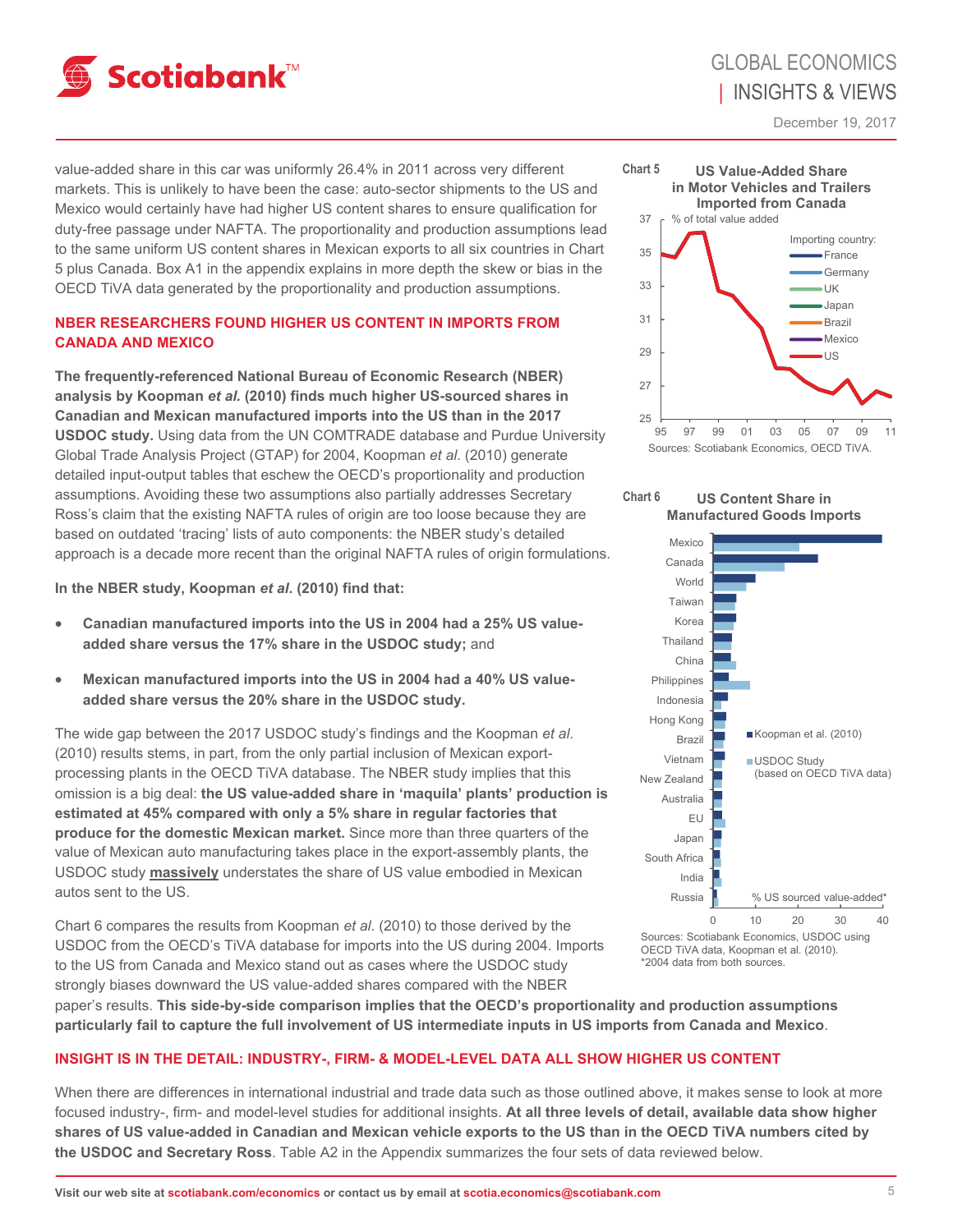

## **1. Auto Industry-Level Data Indicate US Content Shares at Twice USDOC Estimates**

**For both Canada and Mexico, auto-industry estimates indicate US-content shares at least twice as large as the USDOC figures cited by Secretary Ross**:

- **Canadian auto exports to the US.** Statistics on US content shares in Canadian exports are not publically available from a Canadian industry source, though the five companies that have assembly operations in Canada (i.e., Fiat Chrysler, Ford, GM, Honda, and Toyota) [report](https://beta.theglobeandmail.com/report-on-business/how-canadian-is-your-car-auto-makers-keep-it-closely-held-secret-nafta-buy-american/article36397942/?ref=http://www.theglobeandmail.com&) that their **Canadian-made vehicles satisfy the 62.5% North American content rule of origin under NAFTA**. The Canadian Vehicle Manufacturers' Association ([CVMA\)](http://www.cvma.ca/home/), which represents only the Detroit Three, [argues](http://www.cvma.ca/priorities/international-trade/nafta/) that there is a "high level of US content in Canadian Assembled vehicles." The Mexican Automotive Industry Association ([AMIA](http://www.amia.com.mx/)) estimates that **the US share in Canadian-assembled vehicles exported to the US was between 48% and 52% in 2016**, while DesRosiers Automotive Consultants [estimates](https://www.theglobeandmail.com/report-on-business/how-canadian-is-your-car-auto-makers-keep-it-closely-held-secret-nafta-buy-american/article36397942/) the **US parts content in Canadian-made vehicles at 53.3% in 2016**. Looking at auto parts alone, DesRosiers estimates that US parts accounts for 52% of the Canadian market; and
- **Mexican auto exports to the US.** Similarly, AMIA [finds](https://www.theglobeandmail.com/report-on-business/how-canadian-is-your-car-auto-makers-keep-it-closely-held-secret-nafta-buy-american/article36397942/), based on data from its members, that **US content shares in Mexican-manufactured autos exported to the US during 2016 were between 37.0% and 39.5%;**

#### **2. Mexican Firm-Level Data Puts US Content Shares in Mexican Exports at Twice USDOC Estimates**

In a recent research paper that uses confidential firm-level data on Mexican vehicle manufacturing, de Gortari (2017) estimates the **US value-added share in Mexican vehicle exports to the United States at 38% in 2014**, in line with AMIA's figures. De Gortari (2017) also sheds light on the differences in content shares between Mexican exports to the US and the exports Mexico sends to the rest of the world. Chart 7 shows the input content shares by country embodied in Mexican vehicle exports to the US and Germany, respectively.

De Gortari (2017) shows that **foreign-input composition varies significantly depending on the destination country of Mexican vehicle exports: the US share of foreign inputs is 74% in vehicles shipped to the United States, while the US share is only 18% in autos shipped to Germany.** If one were to assume the same inputs for all finished components and vehicles—the proportionality and production assumptions employed in the OECD's TiVA data—the US share embodied in Mexican shipments to the US would be underestimated given the influence of lower US shares in auto exports to other countries.



Furthermore, de Gortari's (2017) data show that the US share in its vehicle imports from Mexico is much higher than Germany's share in its imports from Mexico: German content in vehicles shipped to Germany is 38%, around half of the US content in Mexican vehicles bound for the US. NAFTA has facilitated the creation of supply chains that are much more highly integrated than North America's trade with the rest of the world.

## **3. US Data Show NAFTA Content In Canadian & Mexican Vehicles Increasing**

Data on individual vehicle models collected by the US government's NHTSA<sup>1</sup> implies that Secretary Ross is wrong on two fronts: we **do** have data on the content shares in Canadian- and Mexican-assembled vehicles after 2011 and these data show that the NAFTA content in these autos has generally **increased**. We note that 2011 may be a poor point for comparison as it fell just a few years after the 2008 global financial crisis and the bankruptcy filings by GM and Chrysler during 2009. Nevertheless, we refer to 2011 because it is the USDOC's (2017) last benchmark year.

1 The NHTSA's data comes from the American Automotive Labeling Act's (AALA) requirement that passenger vehicles sold in the US must display a label that specifies the sum of US and Canadian content shares in the automobile, as well as the country of origin for the vehicle's engine and transmission. US and Canadian content shares are not available independently of one another. Mexican content is specified in the AALA data only when it represents more than 15% of the vehicle's equipment; hence, it is possible that Mexican shares are underestimated in Canadian- and US-assembled vehicles, particularly in the case of Canadian autos. AALA national content measurements are not necessarily calculated on the same basis as national content shares for the purposes of tariff preferences under NAFTA's rules of origin. In one case, Toyota Rav4 production in Canada, the AALA data look at odds with actual production processes.

**Chart 7** 

**Foreign Inputs in Mexican Vehicle Exports to US versus Germany**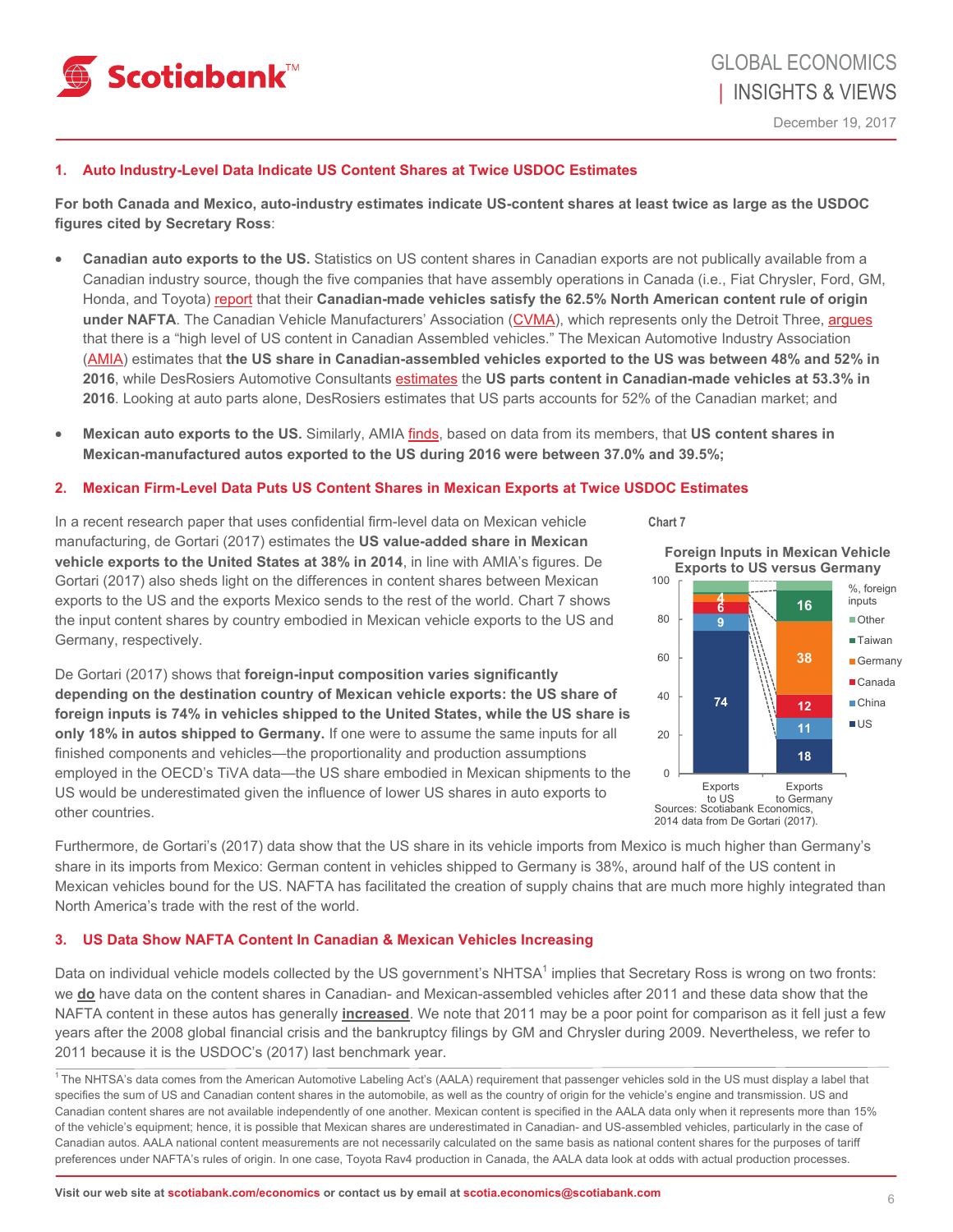

December 19, 2017

Charts 8 and 9 compare the North American content shares in vehicles sold in the US whose final assembly took place in Canada and Mexico, respectively. The charts include data only on those models that were sold in both 2011 and 2017; some models included in the charts may have ceased production in 2016, but were still sold in 2017. **Amongst Canadianassembled vehicles sold in the US in both 2011 and 2017, 12 of 16 models saw an increase in NAFTA content shares over these six years. Amongst Mexican-assembled vehicles sold in the US in both 2011 and 2017, the NAFTA content shares increased in 10 of 12 models.** 

Using total production figures by model and by country, we estimate a weighted average North American share in vehicles manufactured in Canada and Mexico in 2011 and year-to-date in 2017 based on all vehicles for which there is production data and NHTSA data on content shares (charts 10 and 11, next page). Our estimates show that **across all auto models, the NAFTA content share increased from 71% to 74% in Mexico and from 68% to 70% in Canada during 2011–17. Notably, there is a larger increase from higher levels in North American content shares in Detroit Three autos made by GM, Ford and Fiat Chrysler: NAFTA content shares rose from 73% to 80% in Canada and from 83% to 86% in Mexico.** 

**These figures imply that the NAFTA bloc has maintained its collaboration in the automotive sector, particularly for companies headquartered in the state of Michigan, and slightly increased the North American share in its vehicles since the last 2011 observation in the USDOC study.** Given that these estimates are based on total vehicle production, for export and domestic markets, they likely underestimate the North American shares as these proportions are pulled down by domesticmarket production figures. Manufacturers would use relatively more North American parts in their exported vehicles to qualify for duty-free movement under NAFTA. Also, in the case of Mexico, foreign automakers have a significant share in the domestic compact-vehicle market. That is, cars exported from Mexico have a higher North American share than those that remain in the country: cars for the domestic Mexican market are different simpler and cheaper—than those destined for export. In addition, the US and Canadian share in Mexican cars can for the most part be thought of as solely US parts as Mexican imports of US parts are around 15 times larger than Canadian parts imports.

**More strikingly, these same data and methodologies imply that the NAFTA shares in autos built in the US have actually decreased since 2011! US-assembled autos had a 71% North American share in 2011, which dropped to 65% by 2017** (chart 12, next page). **The drop in NAFTA shares in Detroit-Three vehicles was less pronounced: from 78% in 2011 to 75% in 2017.** The data imply that US plants have seen the biggest increase in the share of non-NAFTA components in production, with foreign firms leading the way. **In 2011, the NHTSA data show 110 vehicles were assembled in the US, of which 45% were made by foreign automakers. Six years later, with over 130 models built in the US, 60% are produced by foreign auto companies** from Japan, Korea, and Germany, while the Detroit Three automakers plus Tesla account for the remainder.



Sources: Scotiabank Economics, NHTSA, WardsAuto. Weighted average includes only those models shown in the chart. Chrysler Town & Country no longer assembled, 2017ytd is 2016ytd.



Weighted average includes only those models shown in the chart.



% North American content

■2011

100

 $\bigcap$  $20$ 40 60 80 All Automakers Detroit Three ■2017ytd Sources: Scotiabank Economics, NHTSA, **WardsAuto.**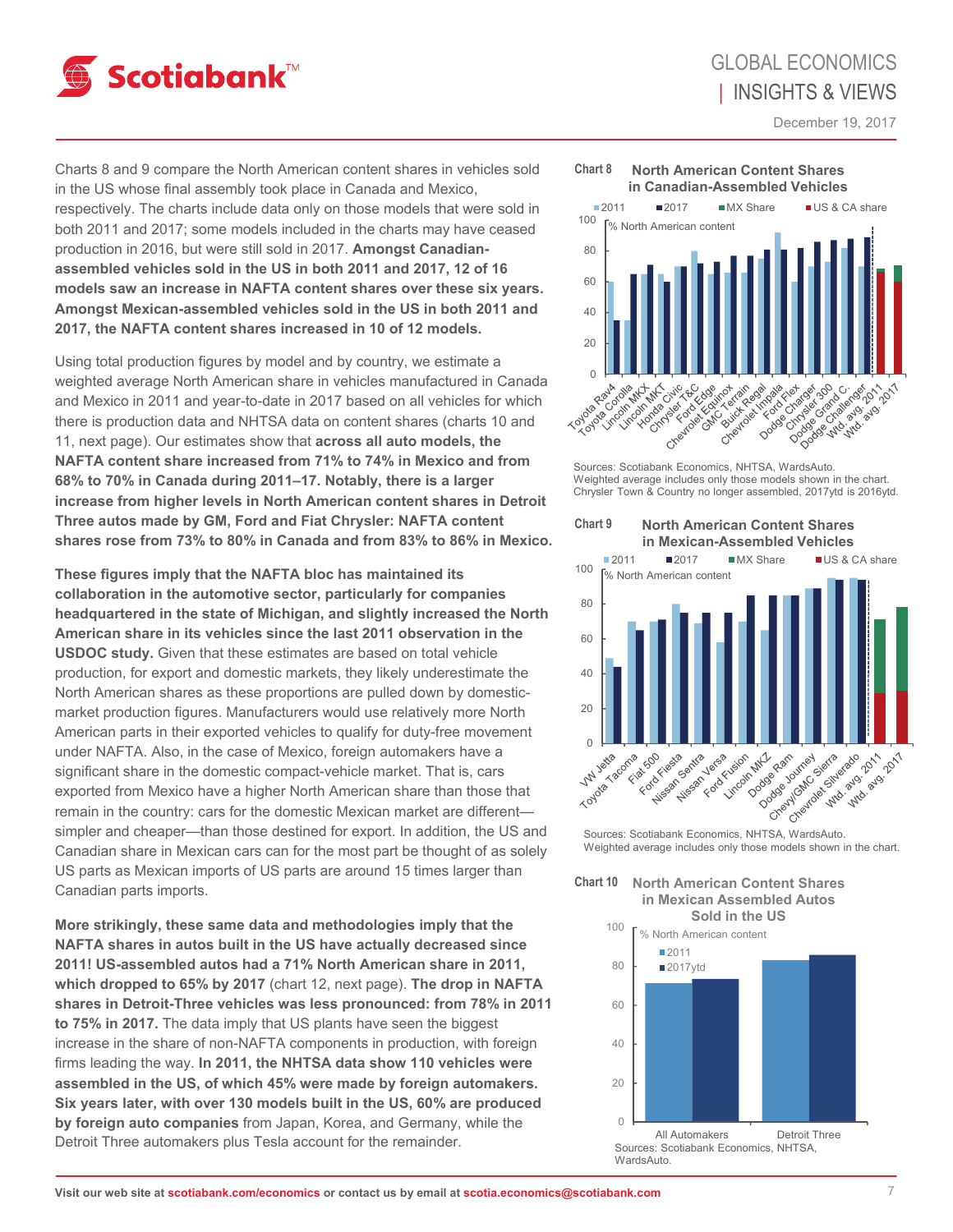

**North American Content Shares in Canadian Assembled Autos Sold in the US**

December 19, 2017

**US producers—be they foreign or Detroit Three firms—may import parts and accessories for motor vehicles under Most Favoured Nation (MFN) status with a tariff rate of only 2.5% on most auto-sector items.** Under a relatively low MFN-tariff regime, foreign firms operating in the US may particularly prefer to purchase parts from abroad instead of sourcing them domestically or from Canada and Mexico, owing to the design of their vehicles. This preference, combined with the loss in market share by the Detroit-Three automakers over time, may account for the relatively poorer North American content share developments in the US compared with Canada and Mexico.

## **4. US & NAFTA Content Dominates North American Parts Markets**

**Notwithstanding the apparent decrease in North American content in USassembled passenger vehicles, parts sourced from the NAFTA members continue to dominate North American auto-parts markets** (table 1). Efforts to impose stricter local content requirements under NAFTA could have a severe impact on US parts manufacturers. Under a simple estimate of apparent domestic demand for motor vehicle parts—i.e., domestic shipments minus exports plus imports of parts—we reckon that **around 80% of vehicle parts sold in North America originate from one of the NAFTA members**. This share has remained stable since 2010 (table 1 again). **US parts account for slightly over 50% of all parts used and produced in North America: they garner a market share of 60% in the US, and around 50% and 35% in Canada and Mexico, respectively**. This straightforward calculation roughly approximates US value-added shares, and highlights the widespread incorporation of US components in motor vehicles assembled in North America. It is worth highlighting, however, that this is a rough estimate and is not a fully accurate reflection of actual North American value-added content shares in auto parts..

## **NAFTA HAS CONCENTRATED PRODUCTION IN WAYS THAT TIGHTER RULES OF ORIGIN WOULD NOT REVERSE**

**With the introduction of NAFTA and the integration of vehicle supply chains, the production of certain components has shifted and concentrated in particular countries**. For instance, US-fabricated seating, transmission, and metal-stamping components have a market share of 79% or higher in the US, whereas US-built

electrical and electronic parts have a 44% share. Parts for vehicle steering systems and

electrical products are generally built in Mexico and shipped to the US market; US steering systems represent only 13% of the domestic US market. Mexico has amassed a 30% share of the US market in electrical products and steering assemblies, more than double its share in other auto-parts categories.

**The shift in the production of these products to Mexico and other low-cost jurisdictions is unlikely to be reversed with tighter NAFTA rules of origin.**  Looking at the US trade deficit in auto parts with its NAFTA partners, 75% of this deficit is in electrical products or in the catch-all 'other parts' category. In view of the relatively low MFN tariffs on these products, changes in NAFTA's rules of origin are unlikely to motivate manufacturers to engage in the costly rebuilding of their manufacturing supply chains to push more production back into the US.

#### **Table 1**

### **NAFTA-sourced content shares in national motor vehicle parts markets, in percent**

|                  | 2010 | 2015 |
|------------------|------|------|
| Canada           | 85.2 | 84.3 |
| Mexico           | 81.7 | 81.4 |
| <b>US</b>        | 75.3 | 76.7 |
| Average          | 80.7 | 80.8 |
| Weighted average | 78.2 | 78.6 |

0

**WardsAuto** 

20

 $40$ 

60

80

■2011 ■2017ytd

% North American content

100

**Chart 11** 

Sources: Scotiabank Economics, Statistics Canada,

US Census Bureau, INEGI, US International Trade Centre.

**North American Content Shares in US Assembled Autos Chart 12** 

All Automakers Detroit Three

Sources: Scotiabank Economics, NHTSA,

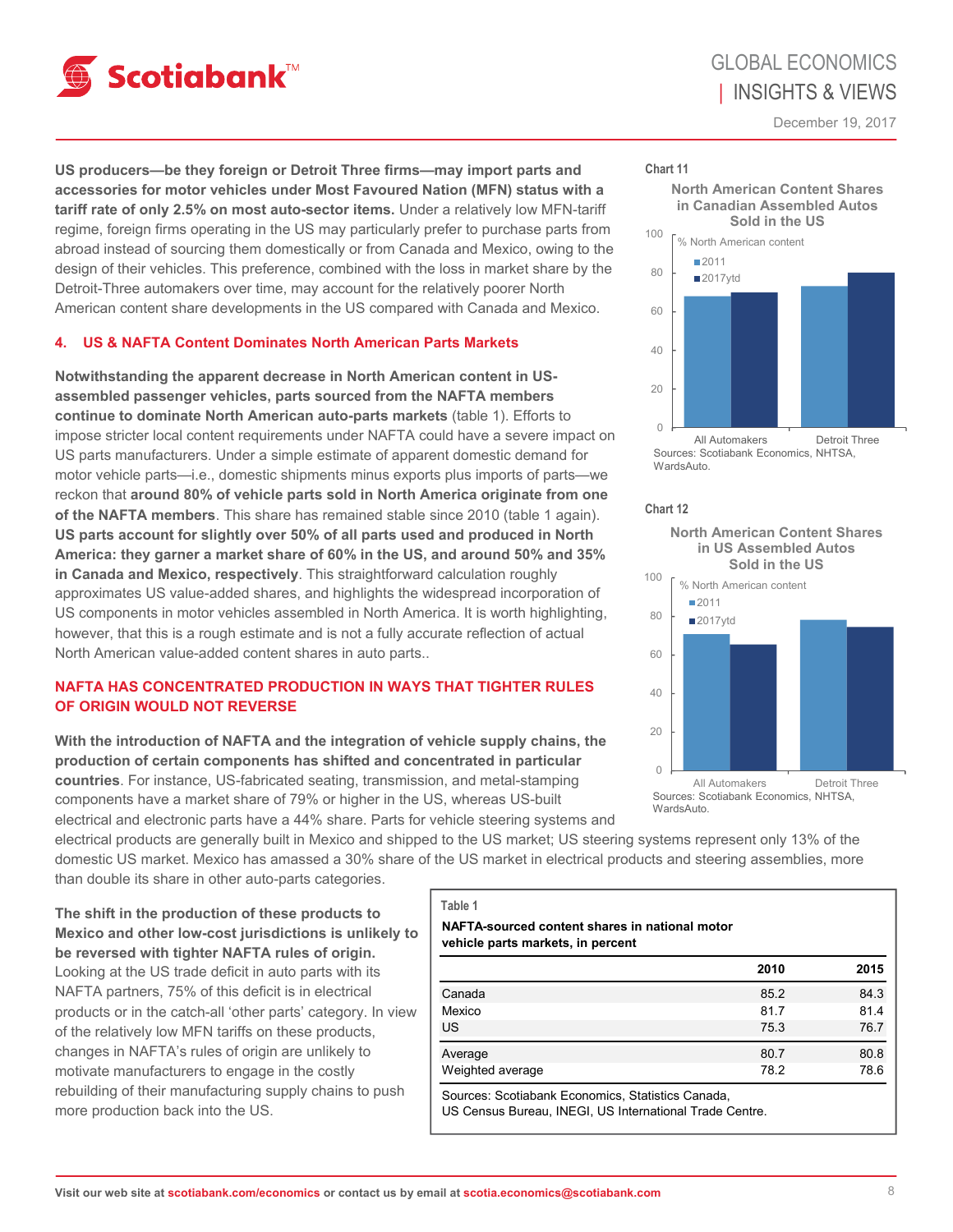

### **TIGHTER US RULES OF ORIGIN WOULD BE NEARLY IMPOSSIBLE FOR AUTOMAKERS TO SATISFY**

**An amendment to NAFTA to tighten rules of origin on autos and auto parts—already amongst the most onerous in any trade agreement—may drive auto and parts production overseas rather than pull it back to the US.** Compliance with an 85/50 NAFTA/US rule of origin may be nearly impossible for automakers to achieve. The increasing use of electronics in automobiles makes the 85% North American value-added target particularly elusive. For instance, in 2016, electrical and electronic equipment accounted for about 11% of the Canadian auto parts space, up from 8.7% in 2010, with an average annual growth rate of 12% over this time. Electronics are also embodied in other auto components such as brake systems, steering and suspensions, and transmissions. Additionally, electronics feature in a catch-all 'other parts' category that currently accounts for about a third of all auto components. This implies that 11% is a lower bound on the share of electronics in the total value of an average automobile. About 40% of these components are imported from outside the NAFTA area and import growth is advancing at an even faster pace than their total share of the auto parts market as few local suppliers exist or for those that do, their assembly facilities are located outside of North America. With all of this in mind, an 85/50 NAFTA/US rule of origin would already be nearly impossible to satisfy and it is likely to become even more difficult to meet in the future. Automakers may find it more economical to source parts overseas and pay the 2.5% US MFN tariff on importing them rather than engage in relatively costly additional production in North America. For some models with habitually low profit margins, such as compact cars, entire production lines could be moved to lower-cost jurisdictions outside of North America if NAFTA's rules of origin are tightened.

**For light trucks, the US proposal could hit the Detroit Three particularly hard.** At present, pickups are not assembled in Canada, but GM is expected to begin producing these vehicles at its Oshawa, Ontario plant in early 2018. In contrast, there are at least six pickup models currently under production in Mexico, according to data compiled by the US NHTSA, four of which are produced by GM and Fiat Chrysler, the other two by Toyota and Nissan, respectively. Although the Mexican-assembled pickups are amongst those with the highest shares of North American content, NHTSA data implies that only two of these trucks have more than 50% US content. With the US MFN tariff on pickups set at 25%, it would not be feasible to move all or part of their production out of North America. Light truck makers would likely face a costly shift to reconfigure their supply chains toward highercost production in the US. The Detroit Three, which depend most heavily on substantial profit margins from light-truck production, would likely be most negatively affected by a tighter NAFTA rule of origin on vehicles. Nissan, Honda, and Toyota light-truck production in the US, along with Ford F-150 output, would be relatively less affected.

**It has been mooted that under the proposed NAFTA/US 85/50 rule of origin, companies would have one year to shift production to reach the 50% US content requirement and two years to reach the 85% NAFTA content threshold for dutyfree movement of goods.** This tight time horizon would pose difficulties for most manufacturers currently operating in North America whose current production models are constrained by contractual arrangements with suppliers that often extend beyond two years. For some components, such as electronics, it's not clear that a North American source could be found within two years. The further uncertainty posed by the US demand for a 'sunset clause' on NAFTA would make the search for new suppliers difficult as investors would be unlikely to invest in a value chain that could be undone every five years or so if NAFTA lapses.

**There is also a possibility that the 50% US-content requirement could be effected asymmetrically such that it would be applied to imports to the US from Canada and Mexico, but would not govern US exports to its NAFTA partners.** This could lead to more assembly in the US—but with components imported from outside North America such that even as US value generated in the auto sector may increase, overall North American value-added could fall.

### **CPTPP ADDS TO THE PRESSURE TO KEEP THE RULES OF ORIGIN AS LOOSE AS POSSIBLE**

**The reinvention of the 12-member Trans-Pacific Partnership (TPP) as the post-US 11-member Comprehensive and Progressive Agreement for Trans-Pacific Partnership (CPTPP) increases the imperative for Canada and Mexico to avoid tighter rules of origin for vehicles and parts under NAFTA.** With the US outside the CPTPP, any move to tighten the NAFTA rules on US content in Canadian- and Mexican-assembled automobiles and parts would make it less likely that these products would qualify for tariff-free movement amongst the CPTPP countries. Similarly, the US's self-imposed exclusion from the CPTPP makes it important for Canada and Mexico to push for lower thresholds on the CPTPP's own auto-related rules of origin to ensure their parts and vehicles, heavy with US content, are able to move duty-free amongst the CPTPP's Asian members. Under the draft TPP and now draft CPTPP, duty-free movement for autos would require 45% of value-added content to come from member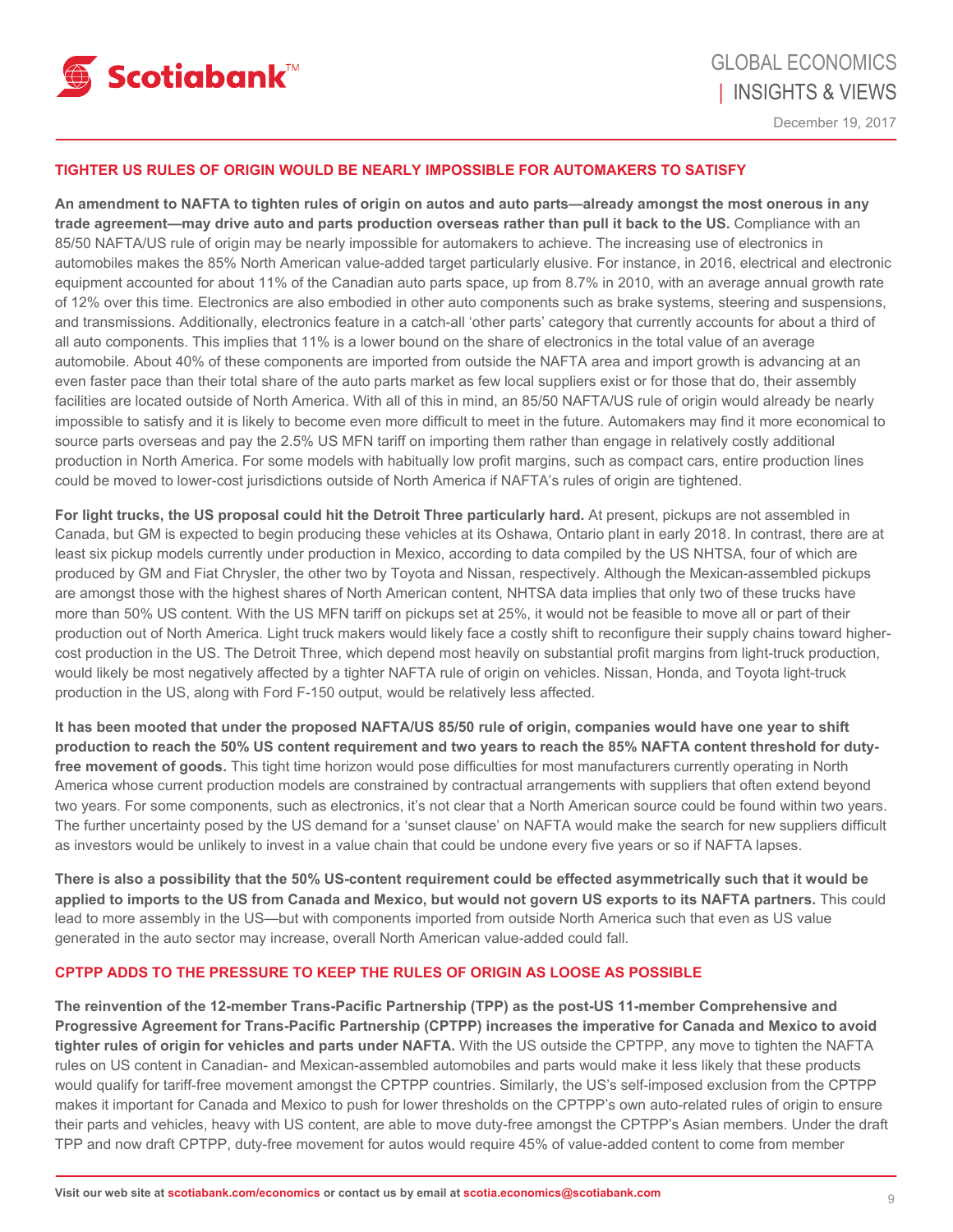

countries, with a 30–45% minimum local content threshold for auto parts. Of course, it is worth remembering that duty-free access to sell into Asia is meaningful only if the North American auto-sector's output is tailored to a greater extent to Asian consumer preferences such that there is increased demand for vehicles and parts from Canada and Mexico. Additionally, the Canadian and Mexican auto sectors may find that improved access to cheaper Asian inputs may sufficiently reduce their costs such that they are able remain competitive in the US market even if their exports don't have sufficient local content to qualify for NAFTA tariff preferences.

## **TRACING OUR WAY TO A SOLUTION**

**Just-concluded, informal 'inter-sessional talks during 11–15 December in Washington, DC are said to have touched on the possibility of revising the methods by which national content shares are calculated in ways that could make a compromise on rules of origin more feasible.** At present, automobile value-added formulae are based on an over decade-old 'tracing' system that spells out the components of a typical vehicle—in a manner similar to the proportionality and production assumptions employed to construct the OECD TiVA database—that count toward national value-added content shares. The dated nature of these tracing lists means that they tend to under-recognize contributions to a vehicle's total value from research and development, software, new composite materials, and electronics, amongst other newer things.

**Since a large proportion of the electronic componentry in vehicles originates outside of NAFTA, including more electronics in the tracing lists may complicate the feasibility of assembling autos with 85% North American content. Thus, any new tracing list needs to be based on a reasonably accurate measure of the current—and yet to be recognized—sources of value in North American car production.** For instance, outlays for research and development account for a significant share of the cost of manufacturing computer chips for cars. The intellectual work behind these components is, for the most part, carried out in tech hubs in the US and to a slight degree in Canada. Modernized tracing guidelines may also have to consider that technology companies tend to register their intellectual property in low-tax jurisdictions, which would then tend to cause local content to be understated in North American vehicles. This paper, especially in the review of other studies provided above and summarized in Table A2, provides a credible foundation for any effort to update the tracing system in an even-handed manner based on proper, if potentially costly, due diligence process. Accounting for non-tangible inputs to production is likely to require a highly meticulous effort.

## **IT'S TIME TO GET PAST THE 'REDLINE' AND NEUTRALIZE THE 'POISON PILL' ON AUTO RULES OF ORIGIN**

**The US proposal to tighten NAFTA's rules of origin is one of five major extreme demands introduced by the US Trade Representative that threaten to leave efforts to renegotiate and modernize NAFTA at an impasse. This paper is intended to help neutralize at least one of these 'poison pills' by providing the negotiating teams with a fresh perspective on the current sources of value in North American auto and parts production.** This paper takes a critical look at the US claim that Canada and Mexico have become indirect pathways for offshore content to enter North American auto production chains and finds that

- Local North American content in Canadian- and Mexican-assembled vehicles has trended upward in recent years following the 2008 global financial crisis even as local content shares have declined in US auto-sector production; and
- Major studies peg the shares of North American content in Canadian and Mexican production at much high levels than those posited by US official sources.

These data imply that the US 85/50 proposal to tighten NAFTA's rules of origin on vehicles and parts is a solution in search of a problem. But rather than dismissing the US proposal, these data should help provide grounds for a fresh look at the way valueadded in the auto sector is identified and calculated under the tracing system. A renewed tracing system, based on a shared understanding of the sources of value in the auto sector, could help satisfy the US interest in the generation of more North American and US content, without disrupting the integrated production chains that have helped the US, Canadian, and Mexican auto industries remain competitive with the world.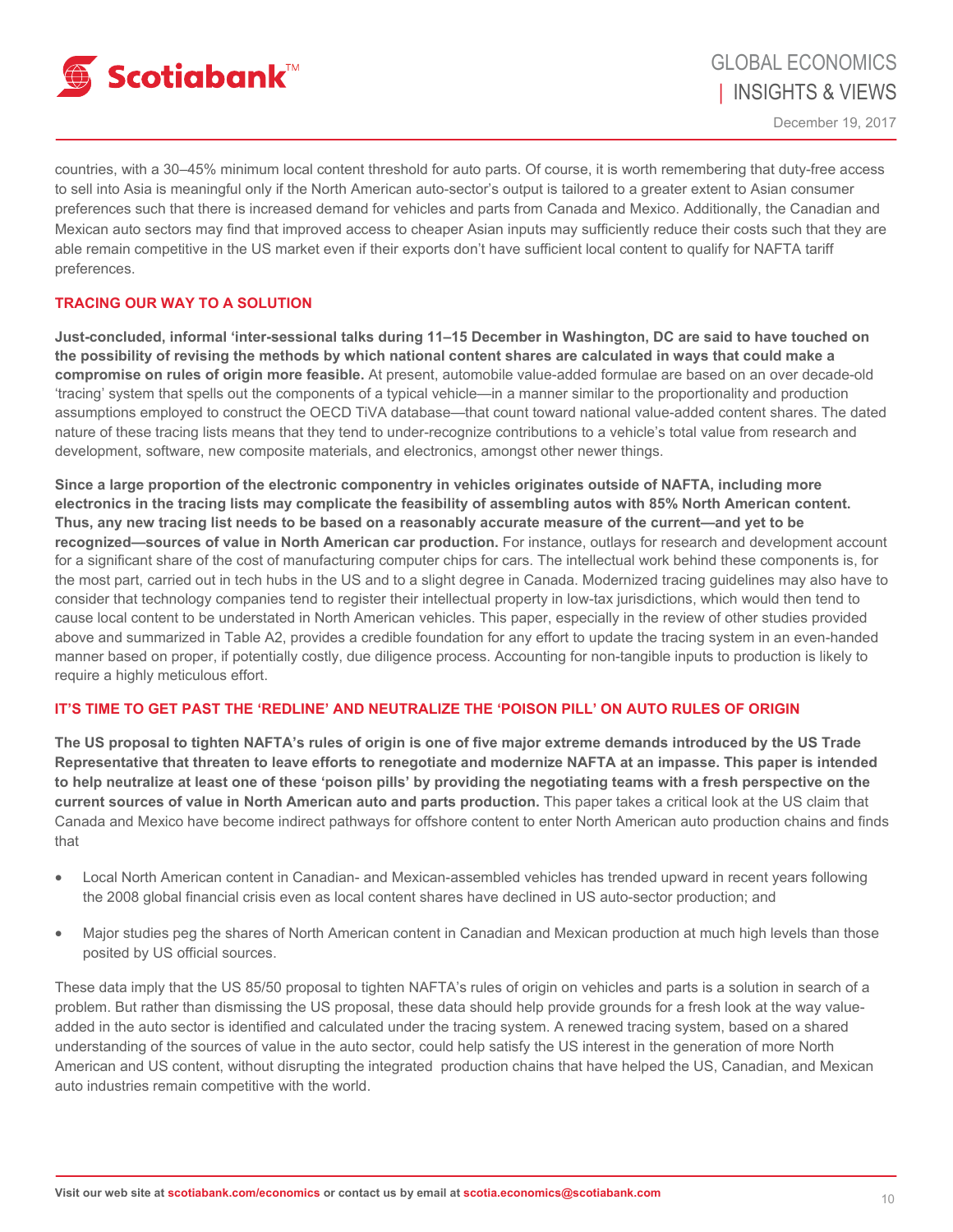

### **REFERENCES**

Canadian Manufacturers and Exporters (CME 2011). "Recommendations to the Canada/US Beyond the Border Working Group," May 11. <http://www.cme-mec.ca/download.php?file=gopoqqlj.pdf>

De Gortari, A. (2017). "Disentangling Global Value Chains," The Faculty of Arts and Sciences, Harvard, November. https://scholar.harvard.edu/files/alonsodegortari/files/degortari\_dgvcs\_october2017.pdf

Flatness, A. and C. Rasmussen (2017). "U.S.-Produced Value in U.S. Imports from NAFTA," International Trade Administration, US Department of Commerce, September. https://www.commerce.gov/sites/commerce.gov/files/us-produced-value-in-us-imports-from-nafta.pdf

Hackbarth, S. (2017). "U.S. Chamber's Donohue: We Will Fight for a Modernized NAFTA," October 10. <https://www.uschamber.com/report/nafta-triumphant-assessing-two-decades-gains-trade-growth-and-jobs>

Koopman, R., W. Powers, Z. Wang, S. Wei, (2010). "Give Credit Where Credit is Due: Tracing Value Added in Global Production Chains," *NBER Working Paper 16426*, September. <http://www.nber.org/papers/w16426>

Lampert, A and L. Schnurr, (2015). "Canada auto parts makers back TPP, urge further government support," *Reuters Canada,* December 1. https://ca.reuters.com/article/businessNews/idCAKBN0TK5VS20151201

OECD (2017). "OECD-WTO Database on Trade in Value-Added FAQs: Background Note," Organisation for Economic Co-Operation and Development. http://www.oecd.org/sti/ind/TIVA\_FAQ\_Final.pdf

Panetta, A. (2017). "At NAFTA talks, Canada delivers a lecture on autos, not a counter-offer, in face of 'ridiculous' U.S. proposal," *Financial Post,* November 19.

http://business.financialpost.com/news/economy/nafta-canada-delivers-a-lecture-first-counter-proposal-on-autos-to-come-later

Reuters Staff (2017). "Mexico to counter U.S. NAFTA auto content proposal: minister," Reuters, November 21. <https://www.reuters.com/article/us-trade-nafta-guajardo/mexico-to-counter-u-s-nafta-auto-content-proposal-minister-idUSKBN1DM067>

Ross, W. (2017). "Wilbur Ross: These NAFTA rules are killing our jobs," *The Washington Post,* September 21. https://www.washingtonpost.com/opinions/wilbur-ross-these-nafta-rules-are-killing-our-jobs/2017/09/21/657bee58-9ee6-11e7-9083 fbfddf6804c2\_story.html

Smith, Marie-Danielle (2017). "Five 'extreme' NAFTA proposals by U.S. that Canada will not accept, according to our lead negotiator," *National Post,* December 4.

<http://nationalpost.com/news/politics/five-extreme-nafta-proposals-by-u-s-that-canada-will-not-accept-according-to-our-lead-negotiator>

Torres, N. (2017). "Contenido estadounidense en autos mexicanos es más alto que lo argumentado por EEUU: AMIA." *Reuters América Latina,* October 9.

https://lta.reuters.com/article/businessNews/idLTAKBN1CE1V3-OUSLB

Volpe, F. (2017). "NAFTA's auto rules must be negotiated on fact, not fiction.", *The Globe and Mail,* October 3. https://www.theglobeandmail.com/report-on-business/rob-commentary/naftas-auto-rules-must-be-negotiated-on-fact-not-fiction/ article36472343/

Wilson, C.E. (2011). "Working Together: Economic Ties between the United States and Mexico.", Mexico Institute, November. <https://www.wilsoncenter.org/publication/working-together-economic-ties-between-the-united-states-and-mexico>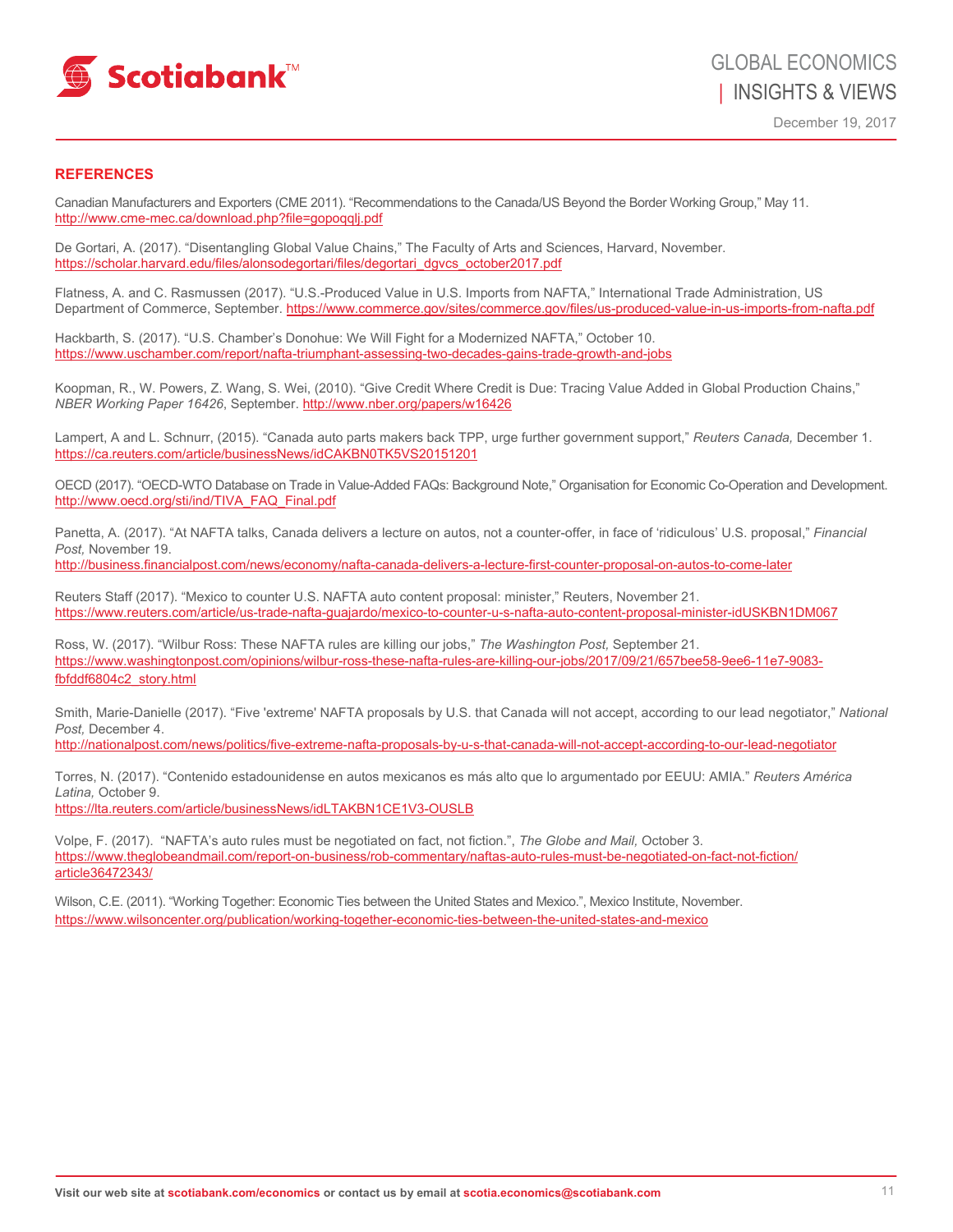

### **APPENDIX**

## **THE US CAN'T REDUCE ITS TRADE DEFICIT WITH CHINA BY ATTACKING CANADA AND MEXICO**

In his *[Washington Post](https://www.washingtonpost.com/opinions/wilbur-ross-these-nafta-rules-are-killing-our-jobs/2017/09/21/657bee58-9ee6-11e7-9083-fbfddf6804c2_story.html?utm_ter)* op-ed, Secretary Ross (2017) asserts that autos and auto parts account for the "vast majority" of the US total trade deficit in goods with Canada and Mexico—but this total deficit itself is tiny. At about USD 75 bn in 2016, the US deficit in goods with its NAFTA partners is equivalent to only about 0.4% of US GDP. As chart A1 highlights, the US trade deficit in goods with Canada and Mexico has remained stable as a share of US GDP since the advent of NAFTA in 1994—it hasn't "ballooned" as Secretary Ross claims, but has instead sat between 0.2% and 1.0% of GDP since the deal's inception. It's also worth repeating, as we noted in our earlier [report on NAFTA's](http://www.gbm.scotiabank.com/scpt/gbm/scotiaeconomics63/2017-02-10_I&V.pdf)  [successes,](http://www.gbm.scotiabank.com/scpt/gbm/scotiaeconomics63/2017-02-10_I&V.pdf) that if one adds in the US trade surplus in services with Canada and Mexico, the US trade deficit with its NAFTA partners would narrow by around USD 30 bn.

## **ENERGY AND RESOURCES, NOT AUTOS, DRIVE US TRADE DEFICITS IN NAFTA**

Vehicles and parts have accounted for a majority of the US goods deficit with NAFTA during only the last three years of what is notoriously volatile data. In 2016, the US trade deficit with Canada and Mexico in vehicles and parts was indeed equivalent to 84% of the US overall goods trade deficit with its NAFTA partners, and averaged 73% annually during 2014–16. But for the fourteen preceding years 2000–13, the US deficit with its NAFTA neighbours in motor vehicles and parts was never more than half of the US-NAFTA deficit in goods and averaged 33% of the total deficit annually. Autos and auto parts haven't accounted for the "vast majority" of the US total trade deficit in goods with

#### **Table A1**

|                                             | 2016<br>balance.<br>USD bn | 2016<br>balance.<br>% of US GDP | Average annual<br>balance.<br>USD bn | Average annual<br>balance,<br>% of US GDP |
|---------------------------------------------|----------------------------|---------------------------------|--------------------------------------|-------------------------------------------|
| I. US trade balances in goods with NAFTA    |                            |                                 |                                      |                                           |
| Total                                       | $-75.3$                    | $-0.4$                          | $-85.6$                              | $-0.52$                                   |
| Manufactured goods                          | $-20.3$                    | $-0.1$                          | 7.5                                  | 0.05                                      |
| Energy and resources                        | $-36.3$                    | $-0.2$                          | $-82.5$                              | $-0.51$                                   |
| Agriculture and food                        | $-5.3$                     | 0.0                             | $-2.4$                               | $-0.01$                                   |
| All other goods                             | $-13.4$                    | $-0.1$                          | $-8.1$                               | $-0.05$                                   |
| II. US trade balances in goods with Canada  |                            |                                 |                                      |                                           |
| Total                                       | $-11.0$                    | $-0.1$                          | $-26.3$                              | $-0.16$                                   |
| Manufactured goods                          | 35.9                       | 0.2                             | 42.4                                 | 0.26                                      |
| Energy and resources                        | $-33.9$                    | $-0.2$                          | $-60.8$                              | $-0.37$                                   |
| Agriculture and food                        | 0.0                        | 0.0                             | $-0.3$                               | 0.00                                      |
| All other goods                             | $-13.0$                    | $-0.1$                          | $-7.5$                               | $-0.04$                                   |
| III. US trade balances in goods with Mexico |                            |                                 |                                      |                                           |
| Total                                       | $-64.4$                    | $-0.3$                          | $-59.3$                              | $-0.36$                                   |
| Manufactured goods                          | $-56.2$                    | $-0.3$                          | $-34.9$                              | $-0.21$                                   |
| Energy and resources                        | $-2.4$                     | 0.0                             | $-21.7$                              | $-0.14$                                   |
| Agriculture and food                        | $-5.3$                     | 0.0                             | $-2.1$                               | $-0.01$                                   |
| All other goods                             | $-0.4$                     | 0.0                             | $-0.6$                               | 0.00                                      |
| IV. US trade balances in goods with world   |                            |                                 |                                      |                                           |
| Total                                       | $-736.8$                   | $-4.0$                          | $-687.6$                             | $-4.17$                                   |
| Manufactured goods                          | $-648.7$                   | $-3.5$                          | $-488.0$                             | $-2.93$                                   |
| Energy and resources                        | $-79.0$                    | $-0.4$                          | $-218.1$                             | $-1.36$                                   |
| Agriculture and food                        | 19.3                       | 0.1                             | 25.1                                 | 0.15                                      |
| All other goods                             | $-28.4$                    | $-0.2$                          | $-6.4$                               | $-0.03$                                   |



Bureau of Economic Analysis, Census Bureau.

#### **US Trade Balance in Motor Vehicles & Parts Chart A2**



## **Chart A3**



**Visit our web site at scotiabank.com/economics or contact us by email at scotia.economics@scotiabank.com**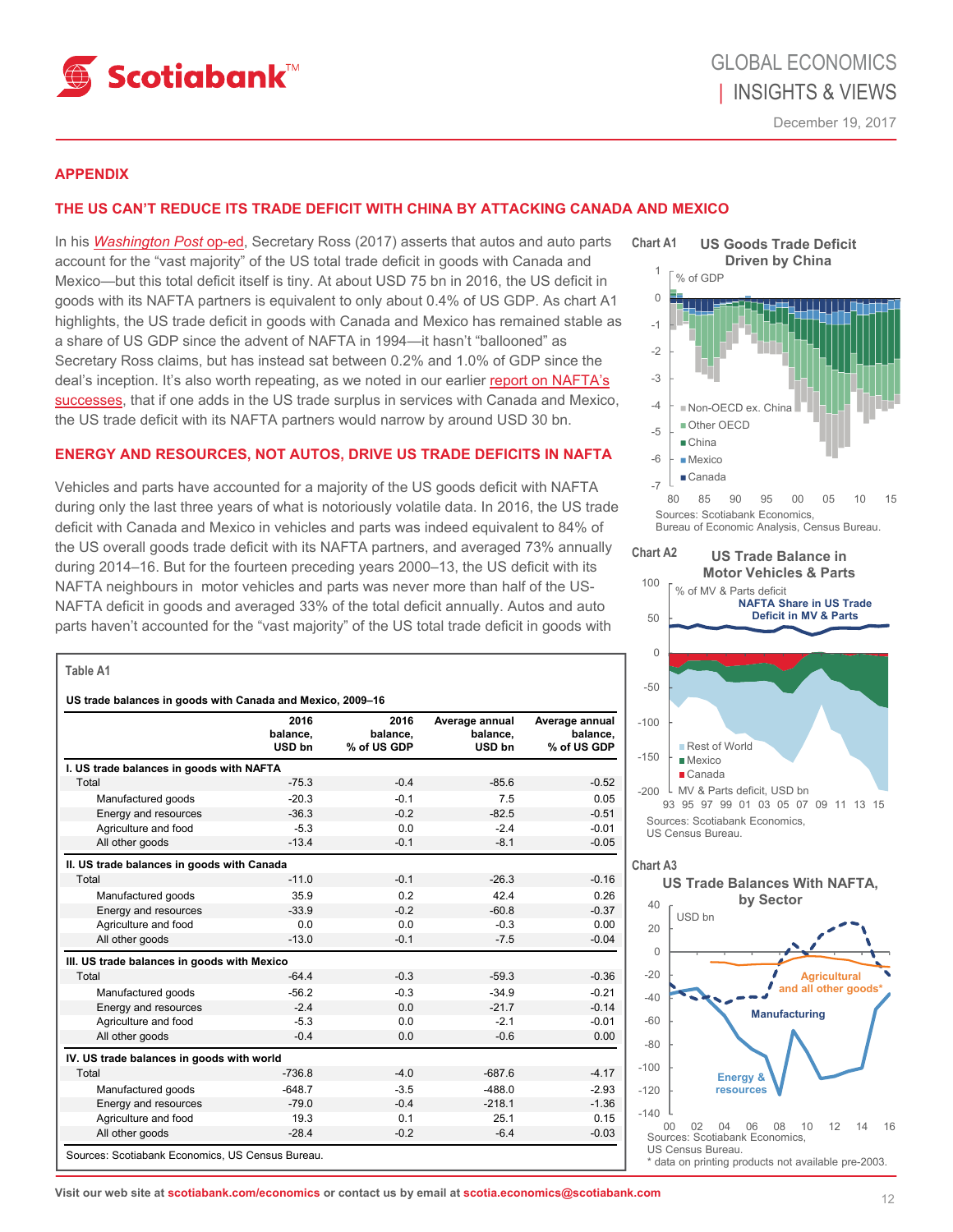

December 19, 2017

Canada and Mexico in any consistent way. Moreover, even as the global US trade deficit in vehicles and parts has expanded (chart A2, below horizontal axis), the share of this deficit accounted for by imports from its NAFTA partners has remained flat since the inception of NAFTA (chart A2, above horizontal axis).

For most of the years since the 2008 global financial crisis, the US has actually run a surplus in manufactured goods with its NAFTA partners (charts A3 and A4). During 2009–16, the US recorded an average annual trade surplus in manufactured goods of USD 7.5 bn with its NAFTA partners (table A1), where an average deficit in motor vehicles and parts of USD 54 bn partially offset a USD 61.5 bn surplus in all other manufactured goods.

All of these numbers are dwarfed, however, by the US trade deficit in energy and resources with its NAFTA counterparts, which averaged USD 82.5 bn during 2009– 16 (table A1). In fact, the US total trade deficit in goods with the NAFTA countries has been dominated by imports of Canadian and Mexican energy and resources since the early 2000s (chart A5). Up to 2014, the US trade deficit in oil and gas accounted for nearly twice the deficit of motor vehicles and parts. Since then, the crash in commodities prices that began in 2014, the surge in US shale production that has reduced the US need for imports, and an increase in US exports of refined petroleum products to Mexico have all together massively reduced the US trade deficit in oil and gas with Canada and Mexico. **This reduction in the US trade deficit in energy and resources—not a recent spike in vehicle and parts imports—explains the recent prominence of autos and parts in the US deficit in goods trade with the NAFTA countries.** 





**US Goods Trade Balance with NAFTA**

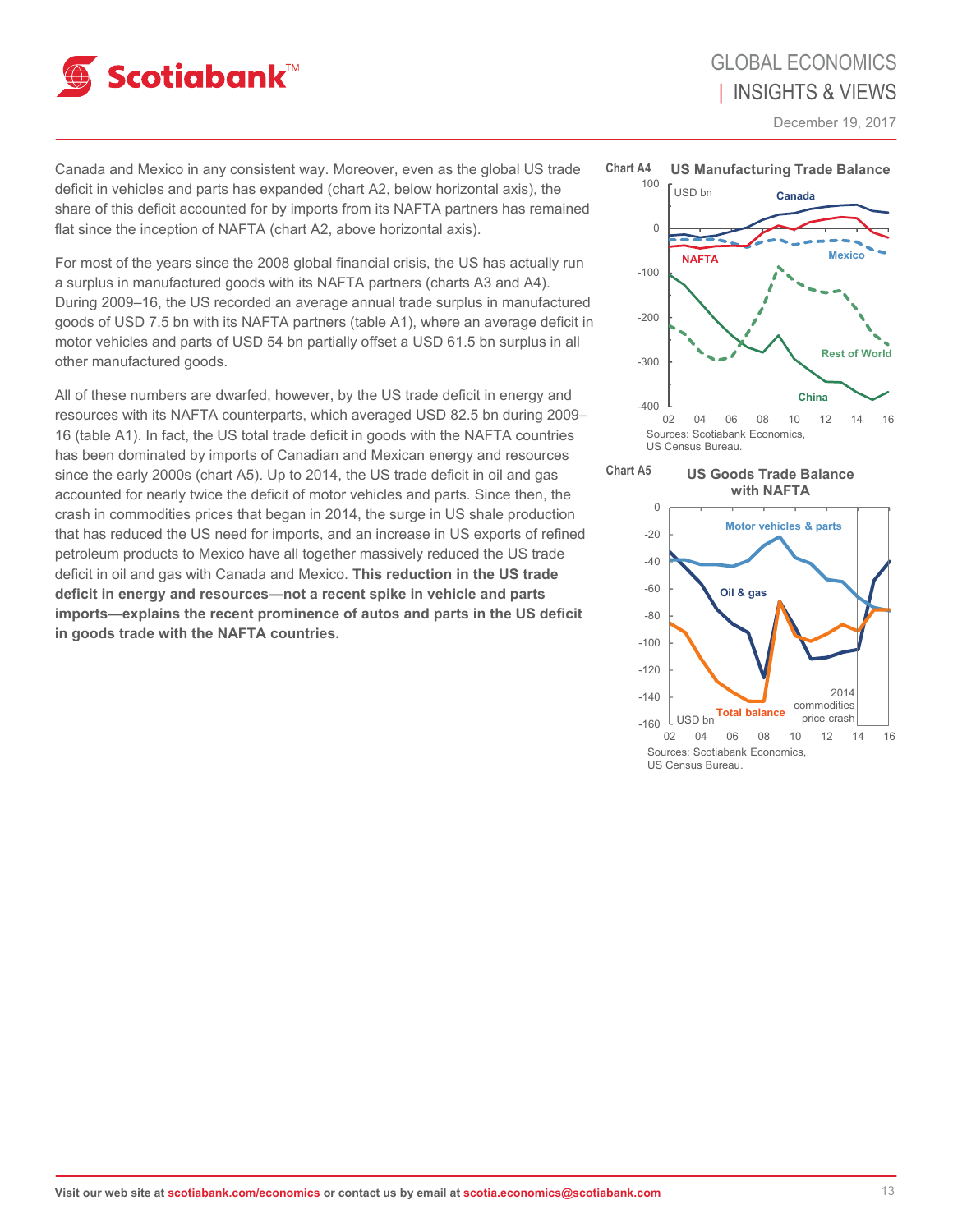

### **Box A1. OECD TiVA DATA SKEWED BY UNDERLYING ASSUMPTIONS**

While the proportionality and production assumptions seem superficially reasonable—and are necessary to construct estimates of valueadded shares without directly measuring the content in each make and model of vehicle—these assumptions likely lead to a systematic underestimation of the US-sourced shares in Canadian and Mexican autos, and indeed on most manufactured goods, in two key ways.

**Proportionality assumption.** Vehicles manufactured in Canada and Mexico for export markets are assumed to have the same proportions of components and labour value-added as vehicles produced for these local markets. This assumption is unlikely to be borne out when countries with very different income levels and production frameworks are involved. Autos manufactured in Mexico that are destined for the Mexican market are generally simpler, lower-quality, older designs with cheaper componentry and lower retail price points than cars sent to the wealthier US market. Similarly, cars sold in Canada typically have smaller engines and lower trim levels than models sold in the US where average household incomes are higher. The relatively more sophisticated and expensive models sold to the US market would generally feature a relatively greater share of more complex US-sourced parts and skilled labour valueadded than vehicles destined for Canada and Mexico. As a result, the proportionality assumption likely leads to a systematic underestimation of the US-sourced value-added shares in Canadian and Mexican cars exported to the US.

**Production assumption.** The same value-added shares are assumed to hold across all factories in a single industry, but this is unlikely to be the case. The OECD's (2017) own documentation on the TiVA data notes that factories devoted to production for export—such as the 'maquiladora' assembly factories in Mexico and the 'branch plants' in Canada—typically have much higher foreign value-added shares than facilities that produce and sell to their local markets. Given the deep production-chain integration in the North American auto industry and the fact that the Mexican export-assembly factories are only partially accounted for in the TiVA database, the production assumption likely leads to further under-estimation of the US-sourced value shares in Canadian and Mexican vehicles exported to the US. Moreover, the already-high 62.5% North American value-added share required for vehicles to qualify for NAFTA preferences provides a strong incentive for exporting factories to have a higher NAFTA content than domestic-oriented firms.

#### **Table A2**

| <b>Source</b>         | <b>Measure</b>                                                              | Year               | <b>Exporting Country or Content Origin</b> |               |           |
|-----------------------|-----------------------------------------------------------------------------|--------------------|--------------------------------------------|---------------|-----------|
| <b>OECD TIVA</b>      | Value Added Share in US Motor Vehicle Imports, %                            | US imports from    | Canada                                     | <b>Mexico</b> | US        |
| (USDOC 2017)          | Sourced from NAFTA                                                          | 1995               | 84.0                                       | 86.8          |           |
|                       |                                                                             | 2004               | 78.4                                       | 76.2          |           |
|                       |                                                                             | 2011               | 71.2                                       | 70.5          |           |
|                       | Sourced from US                                                             | 1995               | 34.9                                       | 26.5          |           |
|                       |                                                                             | 2004               | 28.0                                       | 23.1          |           |
|                       |                                                                             | 2011               | 26.4                                       | 18.1          |           |
|                       | Value Added Share in US Manufacturing Imports, %                            | US imports from    | Canada                                     | <b>Mexico</b> | <b>US</b> |
|                       | Sourced from NAFTA                                                          | 1995               | 87.9                                       | 86.2          |           |
|                       |                                                                             | 2004               | 83.3                                       | 74.3          |           |
|                       |                                                                             | 2011               | 79.2                                       | 73.2          |           |
|                       | Sourced from US                                                             | 1995               | 20.9                                       | 26.1          |           |
|                       |                                                                             | 2004               | 16.9                                       | 20.3          |           |
|                       |                                                                             | 2011               | 14.7                                       | 15.7          |           |
| Koopman et al. (2010) | Value Added Share in US Final Manufacturing Goods Imports, %                | US imports from    | Canada                                     | <b>Mexico</b> | <b>US</b> |
|                       | Sourced from US                                                             | 2004               | 24.7                                       | 39.8          |           |
| De Gortari (2017)     | Foreign Inputs in Mexican Vehicle Exports, %                                | Inputs from        | Canada                                     | <b>Mexico</b> | <b>US</b> |
|                       | to Germany                                                                  | 2014               | 12.0                                       |               | 18.0      |
|                       | to US                                                                       | 2014               | 6.0                                        |               | 74.0      |
|                       | Value Added Share in Mexican Final Manufacturing Goods Exports to the US, % | Value-added source | Canada                                     | <b>Mexico</b> | US        |
|                       | Motor vehicles, trailers, and semi trailers                                 | 2014               |                                            | 37.0          | 38.0      |
|                       | All products (15 manufacturing industries)                                  | 2014               |                                            | 40.0          | 27.0      |
|                       | All Products excluding computers, electronics, and optical equipment        | 2014               |                                            | 34.0          | 31.0      |
| American Automobile   | Total Canadian, Mexican, and US Content in Motor Vehicles Sold in the US, % | Assembled in       | Canada                                     | <b>Mexico</b> | US        |
| Labeling Act Reports  | Detroit Three: Fiat Chrysler, Ford, and General Motors                      | 2011               | 73.3                                       | 83.0          | 78.2      |
| (NHTSA), WardsAuto    |                                                                             | 2017               | 80.3                                       | 86.0          | 74.6      |
|                       | All automakers                                                              | 2011               | 68.0                                       | 71.0          | 70.8      |
|                       |                                                                             | 2017               | 70.0                                       | 74.0          | 65.5      |
|                       | All automakers (common sample of models made in both 2011 & 2017)           | 2011               | 68.6                                       | 71.4          |           |
|                       |                                                                             | 2017               | 70.9                                       | 78.2          |           |
| Industry sources      | US Content in US Motor Vehicle Imports, %                                   | Imports from       | Canada                                     | Mexico        | <b>US</b> |
|                       | Mexican Automotive Industry Association (AMIA): US content                  | 2016               | 48.0-52.0                                  | 37.0-39.5     |           |
|                       | DesRosiers Automotive Consultants: US parts content                         | 2016               | 53.3                                       |               |           |

US Imports and Value-Added Sources in Vehicles and Manufactured Goods in NAFTA

Sources: Scotiabank Economics, OECD Trade in Value Added (TiVA) , Koopman *et al.* (2010), De Gortari (2017), WardsAuto, Mexican Automotive Industry Association (AMIA), National Highway Traffic and Safety Administration (NHTSA) American Automobile Labeling Act (AALA).